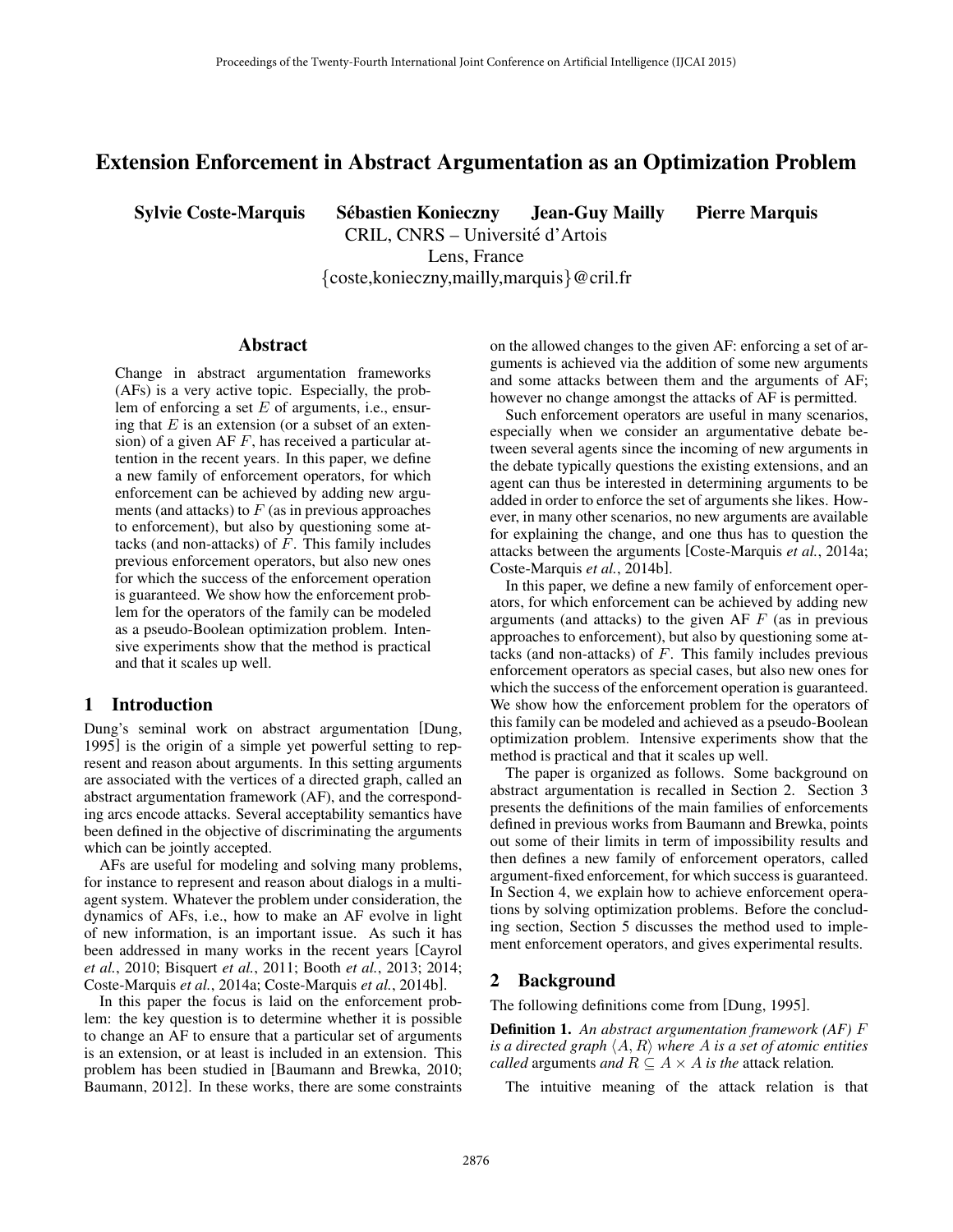$(a_i, a_j) \in R$  if when  $a_i$  is accepted by the agent, then  $a_j$ has to be rejected. A set of arguments  $E \subseteq A$  is said to attack an argument  $a_i$  if and only if  $\exists a_j \in E$  such that  $(a_j, a_i) \in R$ . An argument  $a_i$  (respectively a set of arguments  $E$ ) defends the argument  $a_i$  against  $a_k$  such that  $(a_k, a_j) \in R$  if  $a_i$  (respectively  $E$ ) attacks  $a_k$ .

In order to characterize the arguments to be accepted, Dung pointed out several *acceptability semantics*, which aim at defining *extensions*: an extension is a set of arguments which can be jointly accepted by the agent. Whatever the semantics  $\sigma$ ,  $Ext_{\sigma}(F)$  denotes the set of  $\sigma$ -extensions of the AF F. The various semantics reflect some properties which ought to be satisfied by the extensions. For instance,  $E \subseteq A$  is a conflictfree set in  $F = \langle A, R \rangle$  if and only if there is no  $a_i, a_j \in E$ such that  $(a_i, a_j) \in R$ . Then,  $E \subseteq A$  is a complete extension of  $F = \langle A, R \rangle$  if and only if E is conflict-free and E containts each  $a_k \in A$  which is defended by E. The grounded extension is the minimal (with respect to  $\subseteq$ ) complete extension.  $E \subseteq A$  is a stable extension of  $F = \langle A, R \rangle$  if and only if E is conflict-free and E attacks every argument  $a_k \in A \backslash E$ .

### 3 Extension Enforcement

Enforcing a set of arguments  $E$  is defined in [Baumann and Brewka, 2010] as a change from an AF  $F$  to another one  $F'$ such that  $E$  is an extension of  $F'$  or is included in an extension of  $F'$ . Several enforcement methods are presented, based on the notion of *expansion* of an AF. An expansion is the addition of new arguments and new attacks to an AF, respecting some constraints. The enforcement of  $E$  in  $F$  is then defined as an expansion of  $F$  such that  $E$  is an extension of it. Three kinds of expansion are considered:

- *Normal* expansion: some arguments are added, with some new attacks such that at least one of the new arguments is concerned by each new attack (there is no change in the attacks between former arguments).
- *Weak* expansion is a normal expansion such that no new attack is directed from a new argument to a former one.
- *Strong* expansion is a normal expansion such that no new attack is directed from a former argument to a new one.

Beyond the nature of the expansion, two additional parameters must be made precise in order to define enforcement operators. First, enforcement can be *strict* when the expected set of arguments has to be exactly an extension of the output AF or *non-strict* when the set of arguments has to be included in an extension of the output AF. Then, enforcement can be *conservative* when the semantics stays the same one or *liberal* when the semantics may change. In the following, we define enforcement operators which can be used for both conservative and liberal enforcement, since the semantics associated with the input AF is not specified in the definition of the operators. For the sake of brevity, we focus only on the conservative enforcement situation.

**Definition 2.** Let  $F = \langle A, R \rangle$  be an AF,  $\sigma$  an acceptabil*ity semantics, and*  $E \subseteq A$  *a set of arguments. The* normal (respectively normal strict) enforcement operator  $+\frac{N}{\sigma}$ *(resp.*  $+\frac{N}{\sigma,s}$ ) is defined as a mapping from F and E to an AF  $F' = \langle A \cup A', R \cup R_{A'} \rangle$ , with  $R_{A'}$  a set of attacks  $(a_i, a_j)$ 

 $\mathit{such that}\ a_i \in A'\ or\ a_j \in A',\ and\ such\ that\ E\ is\ included\ in$ *(resp. is exactly) an extension of* F 0 *. Moreover,*

- *if*  $R_{A'} \cap (A' \times A) = \emptyset$ , then  $+\frac{N}{\sigma}$ , (resp.  $+\frac{N}{\sigma}$ ,  $\frac{N}{\sigma}$ ) is a weak (resp. strict weak) enforcement operator*;*
- *if*  $R_{A'} \cap (A \times A') = \emptyset$ , then  $+_{\sigma}^{N,S}$  (resp.  $+_{\sigma,s}^{N,S}$ ) is a strong (resp. strict strong) enforcement operator*.*

Let us illustrate the strong enforcement approach.

Example 1. *Let* F *be the AF given in Figure 1(a). Its set of stable extensions is*  $Ext_{st}(F) = \{\{a_1, a_4\}\}\$ . The expected *extension to be enforced is*  $E = \{a_2, a_3\}$ *. A possible strong enforcement is presented in Figure 1(b): the stable extensions of*  $F_1$  *are*  $Ext_{st}(F_1) = \{\{a_2, a_3, b\}\}\$ , which contains E.



Figure 1: Strong enforcement process

Importantly, whatever the normal enforcement operator under consideration, it must be noted that enforcement may fail. As a simple example, let us consider  $E = \{a_1, a_2\}$  in an AF  $F = \langle A, R \rangle$  such that  $(a_1, a_2) \in R$ . It is obviously impossible to enforce  $E$  with any of the enforcement operators described previously. Theorem 2 and Theorem 3 from [Baumann and Brewka, 2010] give some more elaborated impossibility results about strict enforcement. An interesting result from [Baumann and Brewka, 2010] states that for each AF  $F$ , it is possible to enforce any set of arguments  $E$  which is conflict-free in  $F$  with a non-strict strong enforcement, and also guarantees that adding a single new argument is enough. This means that a non-strict strong enforcement can be performed with any singleton  $A'$ . This will be useful to define logical encodings suited to enforcement (see Section 4).

Note that the presence of conflicts in the set  $E$  of arguments to be enforced is a sufficient, yet unnecessary condition for normal enforcement to fail. In order to make it more formal, let us first introduce the notion of non-trivial set of arguments with respect to a given semantics:

**Definition 3.** *Let*  $F = \langle A, R \rangle$  *be an AF, and*  $\sigma$  *a semantics.*  $E \subseteq A$  *is a*  $\sigma$  *non-trivial set of arguments in*  $F$  *if and only if* E is conflict-free in F and  $E \notin Ext_{\sigma}(F)$ .

Assuming the set E of arguments to be enforced to be  $\sigma$ non-trivial is a way to avoid the trivial cases when enforcement is already satisfied because E is a  $\sigma$ -extension of F or impossible because of conflicts. However, it does not prove sufficient for preventing from failure for every semantics:

**Proposition 1.** *For every*  $F = \langle A, R \rangle$  *and*  $E \subseteq A$  *a stable non-trivial set in* F*, there is no strict enforcement of* E *in* F *with respect to the stable semantics.*

**Proposition 2.** *For every*  $F = \langle A, R \rangle$ *, and*  $E \subseteq A$  *a complete non-trivial set in* F*,*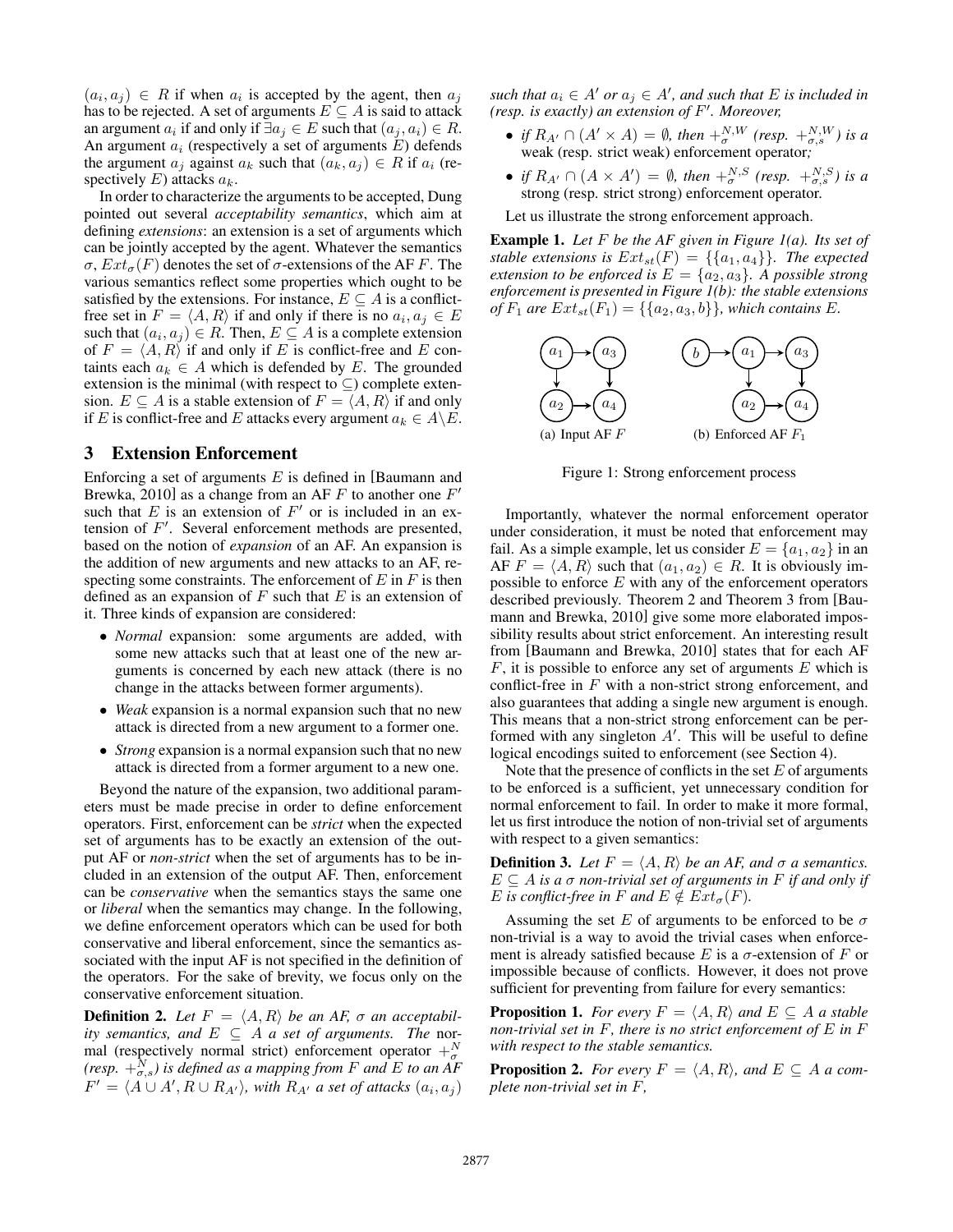- *1. if* E *does not defend itself against each attacker, then there is no strict enforcement of* E *in* F *with respect to the complete semantics.*
- *2. else, if* E *defends some argument*  $a_i \in A \backslash E$ *, then* 
	- *(a) there is no strict weak enforcement of* E *in* F *with respect to the complete semantics.*
	- *(b) if odd-length cycles are not allowed, then there is no strict strong enforcement of* E *in* F *with respect to the complete semantics.*

**Proposition 3.** For every  $F = \langle A, R \rangle$  and  $E \subseteq A$  *a grounded non-trivial set in* F, if  $Ext_{gr}(F) = \{\emptyset\}$ , then *there is no strict enforcement of*  $E$  *in*  $\tilde{F}$  *with respect to the grounded semantics.*

Argument-Fixed Enforcement. In the previous approaches for enforcing a set of arguments, it is supposed that new arguments can be added, and that interactions between the existing arguments do not change. This method is particularly sensible when enforcement is supposed to be the result of a dialog: given an AF representing the state of a dialog, an agent adds new arguments if she wants to convince the other agent to accept a given set of arguments as an extension. Forbidding any change over the initial attacks of the framework is the reason of the above impossibility results. Interestingly, the converse case, i.e., considering situations where the set of arguments cannot change, but the attack relation is subject to evolutions, also makes sense. It is sensible, for instance, when a set of arguments is observed to be an extension in the output of an argumentation process, but does not correspond to the output of the own AF of an agent. In such a case, without the knowledge of some new arguments, the agent has to change her beliefs about the attack relation to be consistent with the observed set of arguments.

**Definition 4.** Let  $F = \langle A, R \rangle$  be an AF,  $\sigma$  an acceptability *semantics, and*  $E \subseteq A$  *a set of arguments. The argument*fixed (resp. strict argument-fixed) enforcement operator  $+\frac{A}{\sigma}$ (resp.  $+_{\sigma,s}^A$ ) is defined as a mapping from F and E to an AF  $F' = \langle A, R' \rangle$ , with  $R' \subseteq A \times A$ , and such that E is included in (resp. is exactly) an extension of F'.

The argument-fixed operators guarantee the success of enforcement, even in the strict case:

**Proposition 4.** *Let*  $F = \langle A, R \rangle$  *be an AF,*  $\sigma$  *and acceptability semantics and*  $E \subseteq A$  *a set of arguments. There is a a strict* enforcement  $F'$  of  $E$  in  $F$ .

Of course, both ideas (adding arguments, and changing the attacks) can be combined:

**Definition 5.** Let  $F = \langle A, R \rangle$  be an AF,  $\sigma$  an acceptability *semantics, and*  $E \subseteq A$  *a set of arguments. The general (resp.* strict general) enforcement operator  $+_{\sigma}$  *(resp.*  $+_{\sigma,s}$ *) is defined as a mapping from*  $F$  *and*  $E$  *to an*  $AF F' = \langle A \cup A', R' \rangle$ , *with*  $R' \subseteq \overline{A} \times \overline{A'}$ , and such that  $E$  is included in (resp. is *exactly) an extension of* F 0 *.*

Example 2. *Let us consider again the AF* F *described in Figure 1(a). We gave an example of non-strict strong enforcement, but as shown by Proposition 1, it is impossible to* *perform a strict enforcement under the stable semantics using Baumann's approaches (normal, strong and weak). Let us use the argument-fixed enforcement operator to obtain a strict enforcement of the set of argument*  $E = \{\{a_2, a_3\}\}\.$  *A* 



Figure 2: Two possible results of the argument-fixed enforcement

*possible result is the AF*  $F_2$  *described in Figure 2(a), whose stable extensions are*  $Ext_{st}(F_2) = \{ \{a_1, a_4\}, \{a_2, a_3\} \}$ *, and so* E *is enforced as a stable extension of the result. Another one is* F<sup>3</sup> *given in Figure 2(b), whose set of stable extensions is the same one:*  $Ext_{st}(F_3) = \{\{a_1, a_4\}, \{a_2, a_3\}\}.$ 

Minimal Change. As explained in Proposition 4, the possibility to enforce a set of argument is ensured when changes on the attack relation are allowed. From a practical point of view, it offers a success guarantee, which is a valuable property for an enforcement operator. Another expected property is minimal change, borrowed from belief revision. Enforcement processes can lead to several results, and the enforcement operators defined previously have to select one of the possible AFs as the result. Considering minimal change during the enforcement means that the chosen AF has to be as close as possible to the initial AF. [Baumann, 2012] already studies such a notion of closeness for the normal enforcement approaches. He defines minimal change as minimization of the number of attacks which are added to the AF during the enforcement process. We generalize this notion of minimal change, using the well-known Hamming distance to measure how much two AFs are different.

**Definition 6.** *The Hamming distance*  $d_h$  *between two AFs*  $F = \langle A, R \rangle$  and  $F' = \langle A', R' \rangle$  is defined by:

$$
d_h(F, F') = |(R \backslash R') \cup (R' \backslash R)|
$$

*For every enforcement operator* +*, the minimal change ver-* $\frac{1}{\sinh}$  *is such that the selected output AF F' minimizes the* 

*Hamming distance from the input AF* F *amongst the set of AFs which are possible outputs of* +*.*

# 4 Enforcement as Satisfaction and **Optimization**

A first observation is that enforcing a set of arguments while limiting the number of allowed changes in the attack relation is computationally demanding in the general case:

**Proposition 5.** Let  $F = \langle A, R \rangle$  be an AF,  $E \subseteq A$ , and an in*teger* k*. Determining whether it is possible to enforce* E *in* F *under the stable semantics with at most* k *changes (addition or removal) of attacks is* NP*-hard.*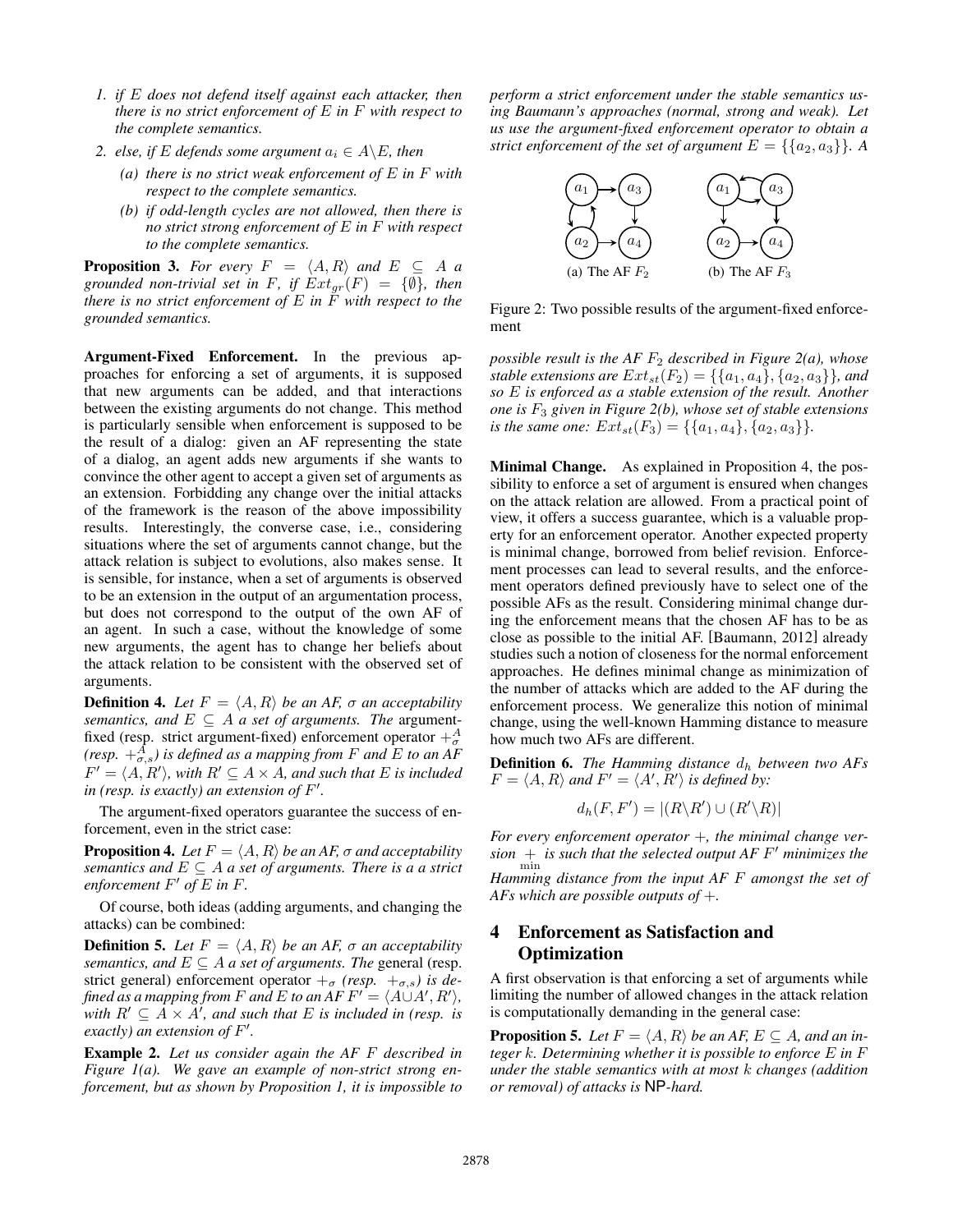Proposition 5 ensures that (unless  $P = NP$ ) there is no polynomial-time algorithm to perform minimal change enforcement in the general case. For this reason, it makes sense to tackle the enforcement (resp. minimal change enforcement) issue using algorithms developed for solving (resp. optimizing) NP-hard problems. This is what we do in the following: we reduce enforcement to a propositional satisfiability problem, and minimal change enforcement to a pseudo-Boolean optimization problem.

Enforcement as Boolean Satisfaction. Our translationbased approach is based on the possibility to associate an AF F and a semantics  $\sigma$  with a propositional formula such that the models of the formula correspond exactly to  $\sigma$ -extensions of  $F$ .

**Definition 7.** *Given*  $F$  *an AF and*  $\sigma$  *a semantics*,  $\Phi_{\sigma}^{F}$  *is a propositional formula built upon the set of Boolean variables*  ${x_a \mid a \in A}$ *, such that*  ${x_{a_1}, \ldots, x_{a_k}}$ *is a model of*  $\Phi_{\sigma}^F$  *if and only if*  $\{a_1, \ldots, a_k\}$  *is a*  $\sigma$ *-extension of* F.

In the following, for a matter of simplification and since no ambiguity is possible, we write the formulae using  $a_i$  symbols instead of  $x_{a_i}$ . We focus on the encoding  $\Phi_{st}$  of the stable extension, as given in [Besnard and Doutre, 2004]. Given  $F = \langle A, R \rangle$ ,  $\Phi_{st}$  is defined by

$$
\Phi_{st} = \bigwedge_{a_i \in A} [a_i \Leftrightarrow (\bigwedge_{a_j : (a_j, a_i) \in R} \neg a_j)]
$$

Then, checking if a set of arguments  $E$  is a stable extension of  $F$  is equivalent to checking the satisfiability of the formula  $\Phi_{st,s}^E = \Phi_{st} \wedge (\bigwedge_{a_k \in E} a_k) \wedge (\bigwedge_{a_l \notin E} \neg a_l)$ . To perform non-strict enforcement, a way to determine whether  $E$  is included in an extension is required. Dropping the conjunct  $(\bigwedge_{a_l \notin E} \neg a_l)$  from the formula  $\Phi_{st,s}^E$  gives precisely the formula  $\Phi_{st}^E$  we need.

In order to link the semantics with the structure of the graph in the models of the formula, we introduce Boolean variables  $att_{a_i,a_j}$  meaning that there is an attack from  $a_i$  to  $a_j$  in F. The previous formulae are generalized into:

$$
\Phi_{st}^{A,E} = \bigwedge_{\substack{a_i \in A}} [a_i \Leftrightarrow (\bigwedge_{a_j \in A} (att_{a_j,a_i} \Rightarrow \neg a_j)]
$$
  
  $\wedge (\bigwedge_{a_k \in E} a_k)$ 

and

$$
\Phi_{st,s}^{A,E} = \bigwedge_{\substack{a_i \in A}} [a_i \Leftrightarrow (\bigwedge_{\substack{a_j \in A}} (att_{a_j,a_i} \Rightarrow \neg a_j)]
$$
  
  $\wedge (\bigwedge_{a_k \in E} a_k) \wedge (\bigwedge_{a_l \notin E} \neg a_l)$ 

Clearly, propagating the truth values of the variables  $att_{a_i,a_j}$  in those formulae is enough to recover the previous formula  $\Phi_{st,s}^{E}$  and the non-strict counterpart. This formula is the basis of our propositional encoding of extension enforcement operators. It remains to introduce two functions allowing to "decode" such a formula and get AFs:

•  $Proj_{att}^{A}(\Phi) = \{ m \cap \{ att_{a_i, a_j} \mid a_i, a_j \in A \} \mid m \models \Phi \}$ is the sets of models of the formula  $\Phi$  projected onto the  $att_{a_i,a_j}$  variables.

•  $arg^A(m) = \langle A, R \rangle$  such that  $(a_i, a_j) \in R$  if and only if  $att_{a_i,a_j} \in m$ , with m a model projected onto the  $att_{a_i,a_j}$  variables, is the AF corresponding to the assignment of the  $att_{a_i,a_j}$  variables. Then, with M a set of such models,  $arg^A(M) = \{arg^A(m) | m \in M\}.$ 

We also need an encoding for the structure of an AF  $F =$  $\langle A, R \rangle$ :

$$
struct_{A'}(F) = (\bigwedge_{(a_i, a_j) \in R} att_{a_i, a_j}) \wedge (\bigwedge_{(a_i, a_j) \notin R} \neg att_{a_i, a_j})
$$

where  $a_i, a_j \in A \cup A'$ . struct(F) is a notation for  $struct_{\emptyset}(F).$ 

Finally,  $\delta$  :  $\{F_1, \ldots, F_k\}$   $\rightarrow$   $F_j$  such that  $F_j \in$  ${F_1, \ldots, F_k}$  is a tie-break rule which selects a single AF from a set of AFs.

Now, every enforcement operator defined in the previous section can be encoded as a satisfaction problem on a propositional formula. Indeed, by construction, every model of the formula  $\Phi_{\sigma}^{A \cup A', E}$ , when projected onto the  $\det_{a_i, a_j}$  variables, gives an AF which is a normal enforcement of  $E$ . We only need to state the right constraints for ensuring that strong (resp. weak) enforcement operators are reached. In order to avoid the introduction of new arguments and get argumentfixed operators, considering the formula  $\Phi_{\sigma}^{A,E}$  as the encoding proves enough. Similarly, the formulae  $\Phi_{\sigma,s}^{A\cup A',E}$  and  $\Phi_{\sigma,s}^{A,E}$  can be used to define the strict counterparts of the enforcement operators.

**Definition 8.** For any AF 
$$
F = \langle A, R \rangle
$$
, any set of arguments  
\n $E \subseteq A$ , any semantics  $\sigma$ , and  $X = \sigma$  or  $X = \sigma$ , s:  
\n $F + \frac{N}{X} E = \delta(\arg^{A \cup A'} (Proj_{att}^{A \cup A'} (\Phi_X^{A \cup A', E} \wedge struct(F)))$   
\n $F + \frac{N}{X} E = \delta(\arg^{A \cup A'} (Proj_{att}^{A \cup A'} (\Phi_X^{A \cup A', E} \wedge struct(F)) \wedge ((\bigwedge_{(a_i, a_j) \in A' \times A} \neg att_{a_i, a_j}))))$   
\n $F + \frac{N}{X} E = \delta(\arg^{A \cup A'} (Proj_{att}^{A \cup A'} (\Phi_X^{A \cup A', E} \wedge struct(F) \wedge ((\bigwedge_{(a_i, a_j) \in A \times A'} \neg att_{a_i, a_j}))))$   
\n $F + \frac{A}{X} E = \delta(\arg^A (Proj_{att}^{A \cup A'} (\Phi_X^{A \cup A', E})))$   
\n $F + X E = \delta(\arg^{A \cup A'} (Proj_{att}^{A \cup A'} (\Phi_X^{A \cup A', E}))).$ 

For any of these enforcement operators  $+$ , any AF F and any set of arguments  $E$ ,  $Enc(F + E)$  denotes the corresponding propositional encoding. For instance,  $Enc(F + \frac{N}{\sigma}E)$  is the propositional formula  $\Phi_{\sigma}^{A \cup A', E} \wedge struct(F)$ . Using any SAT solver to find a model of  $Enc(F + E)$  and then decoding the truth values of the  $att_{a_i,a_j}$  variables is a way to determine an enforcement of  $E$  in  $F$ .

Minimal Change Enforcement as Pseudo-Boolean Optimization. As explained previously, [Baumann, 2012] considers a notion of minimal change enforcement. In his work, minimality refers to the minimality of the number of attacks to be added to the AF when performing the normal expansion. A possible way to ensure minimal change is to define a particular tie-break rule  $\delta$  for selecting one of the resulting AFs which is minimal. In order to take advantage of some available optimization software, an alternative approach is to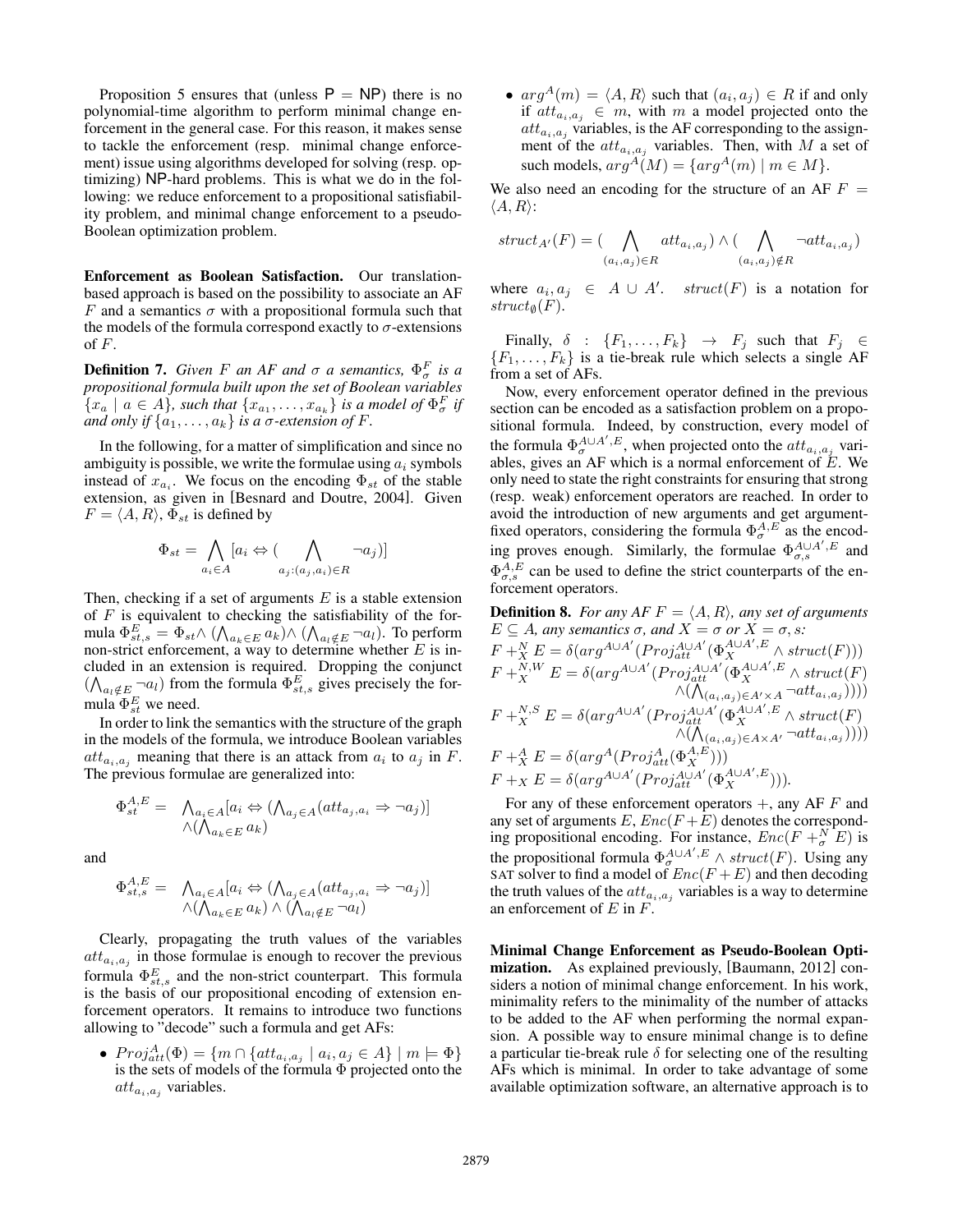encode the minimality criterion via a pseudo-Boolean objective function:

$$
newAtt(A \cup A') = \sum_{(a_i, a_j) \in ((A \cup A') \times (A \cup A')) \setminus (A \times A)} att_{a_i, a_j}
$$

Of course, for strong and weak enforcement operators, this representation of the objective function can be simplified since the  $att_{a_i,a_j}$  variables corresponding to the forbidden attacks are known to be false.

Minimal change for argument-fixed and general enforcement is not easy to be encoded directly using the available Boolean variables. In order to get the expected encoding, we consider additional variables representing the state of the AF before the enforcement; one then minimizes the number of differences between the truth values of these variables and the corresponding ones in the new AF. Formally, for every pair of arguments  $(a_i, a_j) \in (A \cup A') \times (A \cup A')$ , the Boolean variable  $prev_{a_i, a_j}$  is *true* if and only if  $(a_i, a_j) \in R$ . So,  $prev_{a_i, a_j} \oplus att_{a_i, a_j}$ , where  $\oplus$  is the usual exclusive-or connective, gives the information about the change on the attack  $(a_i, a_j)$ : if there was previously an attack from  $a_i$  to  $a_j$ , and this attack is no longer present after the enforcement,  $prev_{a_i, a_j} \oplus att_{a_i, a_j}$  is *true*. It is also *true* if there was no attack before the enforcement, and there is one after the enforcement. The encoding of the structure of the  $AF \, F$  must thus be updated to take account for the  $prev_{a_i, a_j}$  variables:

$$
struct_{A'}^{prev} = (struct_{A'}(F)_{|att_{a_i, a_j} \leftarrow prev_{a_i, a_j}})
$$

Once this is done, minimizing the differences on the attack relation is equivalent to minimizing the objective function

$$
attChange(A \cup A') = \sum_{a \in (A \cup A'), b \in (A \cup A')} prev_{a_i, a_j} \oplus att_{a_i, a_j}
$$

Clearly, this sum counts 1 for every attack  $(a_i, a_j)$  in the output AF concerning an argument of A', because  $prev_{a_i, a_j}$  is always *false* if  $a_i \in A'$  or  $a_j \in A'$ . So the approach can be used in the case of general enforcement.

We now sum up the definitions of the minimal change versions of the enforcement operators:

**Definition 9.** *For any AF*  $F = \langle A, R \rangle$ *, any set of arguments*  $E \subseteq A$ ,

- *if* + *is any enforcement operator among the normal, strong and weak enforcement operators (and their strict counterparts), then enforcing the set of arguments* E *in* F is equivalent to satisfying  $Enc(F + E)$  while mini $mixing \ newAtt(A \cup A');$
- $\bullet$  *if*  $+$  *is any enforcement operator among the argumentfixed and general enforcement operators (and their strict counterparts), then enforcing the set of arguments* E in F is equivalent to satisfying  $Enc(F + E) \wedge$  $struct^{prev}_{A'}(F)$  *while minimizing*  $attChange(A \cup A')$ .

We notice that using the second optimization problem would prove enough for each enforcement operator. But since this approach requires the addition of Boolean variables  $prev_{a_i, a_j}$ , we do not use it when it is not mandatory, to avoid any loss of computational efficiency.

The formal setting suited to our optimization problem is pseudo-Boolean (PB) optimization, which is an extension of Boolean satisfiability.

**Definition 10.** *Given a set of Boolean variables*  $V =$  ${x_1, \ldots, x_n}$  *and a mapping*  $\check{\mathcal{O}} : \{0,1\}^n \mapsto \mathbb{R}$ , a PB-Opt *problem*  $P = (\mathcal{C} = \{c_1, \ldots, c_m\}, \mathcal{O})$  *on V is the search for an assignment of every variable in* V *such that the contraints*

$$
c_1: \t w_1^1 x_1 + \cdots + w_n^1 x_n \geq k^1
$$
  
\n
$$
\vdots \t \vdots
$$
  
\n
$$
c_m: \t w_1^m x_1 + \cdots + w_n^m x_n \geq k^m
$$

*are satisfied and the objective function* O *reaches its optimal value.*

In our case, the optimal value of the objective function is its minimal value. It is well-known that any propositional formula can be turned into an equivalent conjunctive normal form formula (CNF), and any clause of a CNF formula can be rewritten as a PB constraint: the clause  $x_1 \vee x_2 \vee \cdots \vee x_n$ is satisfied if and only if the PB constraint  $x_1 + x_2 + \cdots$  $x_n \geq 1$  is satisfied. Thus the optimization problem described previously can be rewritten easily in the PB setting.

### 5 Experimental Results

In our experimental study, we focused on the minimal change enforcement problem. We implemented the family of enforcement operators described in this paper, using the wellknown tool  $\text{CPlex}$  [IBM, 2014] as the underlying optimization engine. For space reasons, we present only the obtained results for three approaches: the non-strict strong operator from [Baumann and Brewka, 2010], and both the strict and non-strict versions of our argument-fixed enforcement operator. In each case, the semantics used is the stable one.

The empirical protocol we considered is as follows. We focused on some random AFs [Dvorák *et al.*, 2011; 2014]. Given a set of  $n$  arguments, each attack between two arguments is generated using a fixed probability p. In our experiments *n* varies up to 500 arguments. For each *n*, the graphs are divided into four families, corresponding to four values of p. We used families of AFs from [Dvorák *et al.*, 2011], where  $p \in \{0.4, 0.65, 0.9\}$ . We also generated AFs with a probability  $p = 0.1$ . It appears in the experiments that this choice of  $p$  does not change significantly the performances of the translation-based enforcement algorithm, so the reported results are for  $p = 0.1$  only.

We have computed the minimal change enforcement of sets E of arguments in AFs F containing n arguments with  $n \in$  $\{200, 300, 400, 500\}$ . For each AF F with n arguments, we considered sets  $E$  of arguments to be enforced of cardinality m, m varying between 1 and  $\frac{35}{100}n$ . For each pair of values  $(n, m)$ , we generated 10 enforcement requests.<sup>1</sup> On Figure 3, the y-coordinate of each point of the curves corresponds to the average computation time over all the pairs  $(F, E)$  which have been considered, where the number  $n$  of arguments of  $F$  is reported on the x-axis.

<sup>&</sup>lt;sup>1</sup>We call "enforcement request" the set  $E$  of arguments expected to be an extension.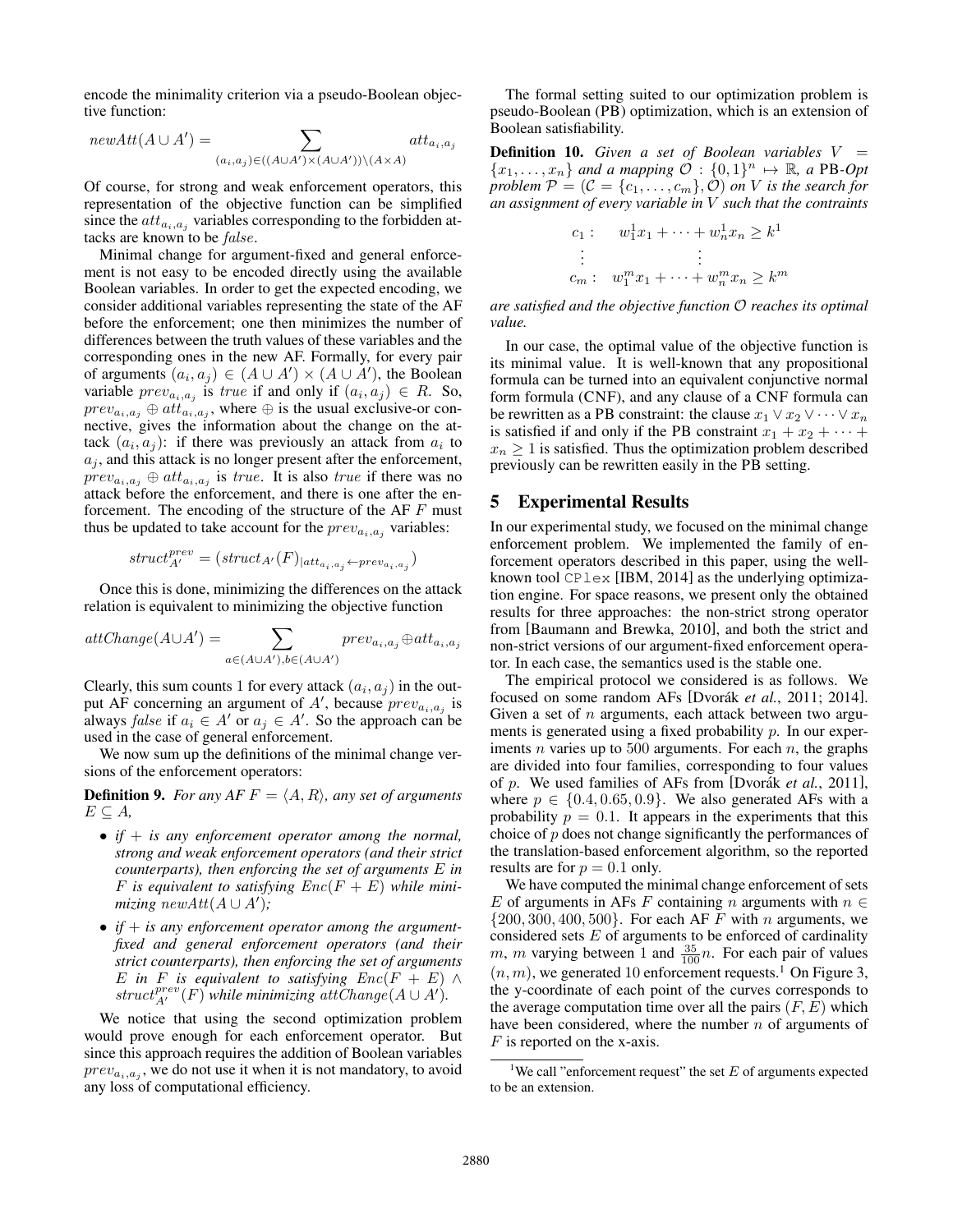The first interesting result stemming from our experimentations is that enforcement looks feasible in practice on such randomly generated AFs, which was not obvious given that enforcement is NP-hard. As illustrated by Figure 3, the computation time increases reasonably with the number  $n$  of arguments, up to a mean value of  $13.76$  seconds (std =  $0.48$ ) obtained for AFs with 500 arguments, when strict argumentfixed enforcement is considered  $(+)$ -curve), and up to a mean of 16.61 seconds (std =  $5.31$ ) when strong enforcement is considered (×-curve).



Figure 3: Average time for strong  $(\times$ -curve) and strict argument-fixed (+-curve),  $n$  varying from 200 to 500

Then, we compared the three different approaches on families of AFs with 200 arguments, letting the cardinality  $m$  of  $E$  to vary from 1 to 70. The aim of this comparison is to study the impact of the cardinality of  $E$  on the enforcement operators behaviors. We did not discard trivial sets from the experiments, since our approaches can delete attacks, rendering a conflicting set conflict-free. This allows us to illustrate the failure rate of strong enforcement, which is unsurprisingly high, since enforcement is impossible as soon as the enforcement request is not conflict-free in the input AF. Indeed, with a probability p for an attack to occur between two arguments, the probability for a set of arguments  $E$  of cardinality  $m$  to be conflict-free is  $(1 - p)^m$ . So, the greater the cardinality of the enforcement request, the lower the probability for enforcement to be possible. In particular, in our experiments strong enforcement always fails when  $m > 20$ ; clearly, the failure rate of strong enforcement grows exponentially with m.

We compared the enforcement computing times for the three approaches (see Figure 4). The  $\times$ -curve represents the average time to realize the strong enforcement, while the  $\Box$ -curve corresponds to the time needed by the algorithm to report the failure when enforcement is impossible. For strong and strict argument-fixed (+-curve) enforcement, it appears that the time needed for computing the result is almost always the same whatever the cardinality of the enforcement request and the probability of attacks in the graph: between 2 and 3 seconds. The cardinality has more influence on the non strict argument-fixed enforcement operator, the smallest enforcement requests being harder to compute. When the cardinality grows, the computing time decreases to a few seconds.

Lastly, we have measured the effort required in term of change (i.e., the number of attacks to be added or deleted) for enforcing  $E$  in the AF (see Figure 5). Clearly, the effort



(a) Strict argument-fixed (+-curve) enforcement, and success ( $\times$ -curve) and failure ( $\Box$ -curve) for strong enforcement



(b) Non strict argument-fixed enforcement

Figure 4: Average time,  $n = 200$ , m varying from 1 to 70

needed grows up with the cardinality of the enforcement request for strong  $(x$ -curve) and non strict argument-fixed enforcement ( $\triangle$ -curve). The curve for strong enforcement stops much before the other ones (at 14 arguments) because of the high failure rate we mentioned. Until this point, as one can observe, the  $\times$ -curve is almost identical to the  $\triangle$ -curve. Strict argument-fixed enforcement (+-curve) requires much more change on the attack relation. As the enforced set is expected to be exactly a stable extension, even a small set of arguments requires the addition of many attacks to be enforced. For instance, with  $E = \{a_i\}$ , it is required that  $a_i$  attacks each other argument to ensure that  $E$  is a stable extension. When the cardinality  $m$  of  $E$  grows up, the efforts required by the strict and by the non strict versions of the argument-fixed operator come closer.

### 6 Conclusion

In this work, we have investigated the problem of enforcing a set of arguments as an extension of an AF. Our contribution is manyfold. First, we have shown that existing approaches to enforcement may fail, even when the set of arguments to be enforced is conflict-free. To overcome this weakness, new enforcement methods for which the success of the process can be guaranteed have been defined. For each of these methods, we designed some Boolean encodings which allow to take advantage of satisfaction and optimization solvers for the enforcement purpose. We used a well-known optimization tool to implement a library of enforcement operators, and we experimented some of them on a large class of benchmarks. The experimentations showed the approach to be practical and to